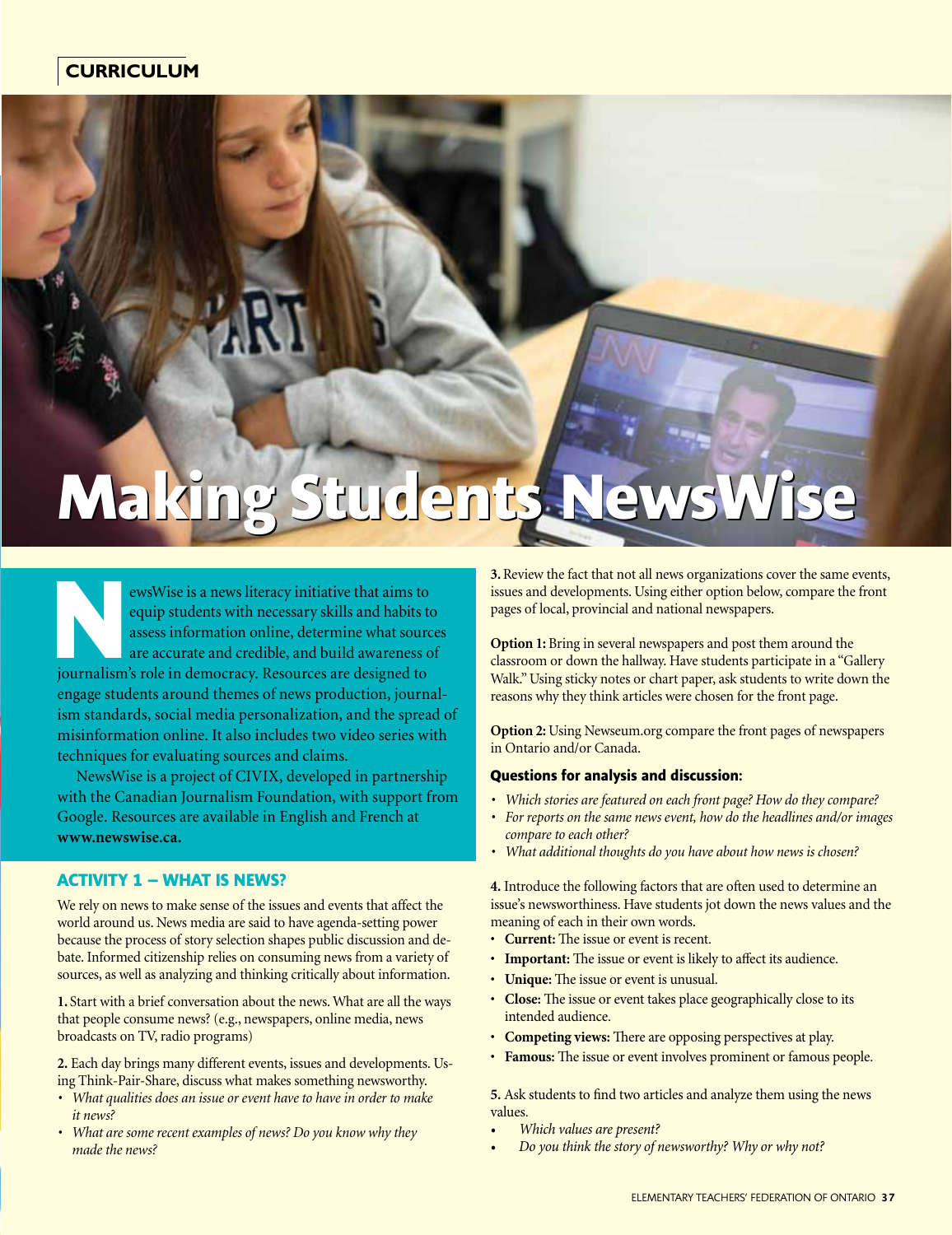# **ACTIVITY 2 – Why journalism?**

Professional journalism involves research, assessment and verification where the central goal is to produce an accurate and fair representation of the facts. Journalists play a key role in a healthy democracy. They hold government and other sources of power to account, help inform citizens, foster debate about important issues and give people a voice.

**1.** Give students time to work in pairs or small<br>groups to activate any background knowledge<br>they have about the term "journalism" using<br>a Frayer model (Worksheet 1). Students<br>can also use images to communications<br>their t groups to activate any background knowledge they have about the term "journalism" using a Frayer model (Worksheet 1). Students can also use images to communicate their thinking.

**2.** Have students share their thinking with another pair or group. Through a class discussion, highlight common themes that emerge.

**3.** Journalism consists of the gathering, evaluating, creating, presenting of and/or commenting on news and information. Watch the NewsWise video "What Is Journalism and Why Does it Matter?" (newswise.ca/videos) and review the role of journalism in a democratic society.

**"Watchdog" role:** To monitor government activity, factcheck statements, question the decisions of our government officials

**ACTIVITY 3 – Opinion vs Fact**

When it comes to assessing information of any kind, one of the most fundamental distinctions there is to make is between what is fact, and what is opinion. When we form our own opinions, we want to make sure they based on the best possible understanding of the information available.

**1.** Initiate a class discussion about a debatable topic and invite students to share their views (e.g., cats are better than dogs, uniforms should be mandatory at school, smartphones should be banned from schools).

#### **2.** Review key terms:

- A fact is statement that can be proven or checked.
- An opinion is a statement based on individual perspectives or beliefs. It cannot be proven or checked.

**3.** Ask students to determine which of the eight fictional statements provided are fact-based or opinion-based and why (Worksheet 2).

**4.** Similar to other types of media, journalism can take different forms and have different purposes. It is helpful to analyze the purpose so that we can assess credibility and potential bias.

• **Fact-based news coverage:** Focuses on reporting on events, issues or developments and is intended to inform. While it may include analysis or assessment, it is based on facts and not opinion.

(transparency) and make them take responsibility for their actions (accountability).

 **Empower citizens:** To give people the information they need to make the best possible decisions about their lives, society and governments.

**Debate and discussion:** To foster conversation about important potential solutions.

issues facing society by sharing different perspectives and<br>potential solutions.<br>A voice: To give people a voice and help them<br>tricularly those who lack power **A voice:** To give people a voice and help them be heard, particularly those who lack power in society. This reporting is often connected with influencing change in the community or government actions/ responses.

> **4.** Create a class definition for the term "journalism." Students can also add to their Frayer model worksheet to include additional characteristics and examples.

**5.** As a class, watch the NewsWise video "Uncovering the Truth of Grassy Narrows" [\(newswise.ca/videos\)](https://www.youtube.com/watch?v=KRW7TpUUUTQ) – a short documentary of the work of two investigative journalists telling the story of mercury poisoning in the Indigenous community of Grassy Narrows. Debrief as a class: *What was the purpose of the news stories pub-*

*lished? What was the impact?*

**ROLES OF JOURNALISM** 

**SCUSSION** 

• **Opinion journalism:** An opinion piece provides a viewpoint about an event, issue or development. The purposes can vary, sometimes it is meant to critique, praise, interpret or persuade. It may not be impartial or balanced, and is usually impacted by preconceived notions or opinions. Examples include editorials, columns and commentary.

**5.** Examine a print or digital newspaper as a class to discern fact-based news coverage from opinion journalism. What signals are there to mark opinion journalism as different from fact-based news coverage? (e.g., labels, photos of columnists, different sections of the newspaper.)

**6.** Provide or ask students to find one article that is opinion-based and one article that is fact-based on the same subject, and to compare them by underlining all the facts in each piece.

- How many facts did you underline in the news piece vs the opinion piece?
- How were the facts in the opinion piece used? Did you find them persuasive, in thinking about the author's argument?
- For the opinion piece, if you were going to check the facts presented to you, how might you go about doing that?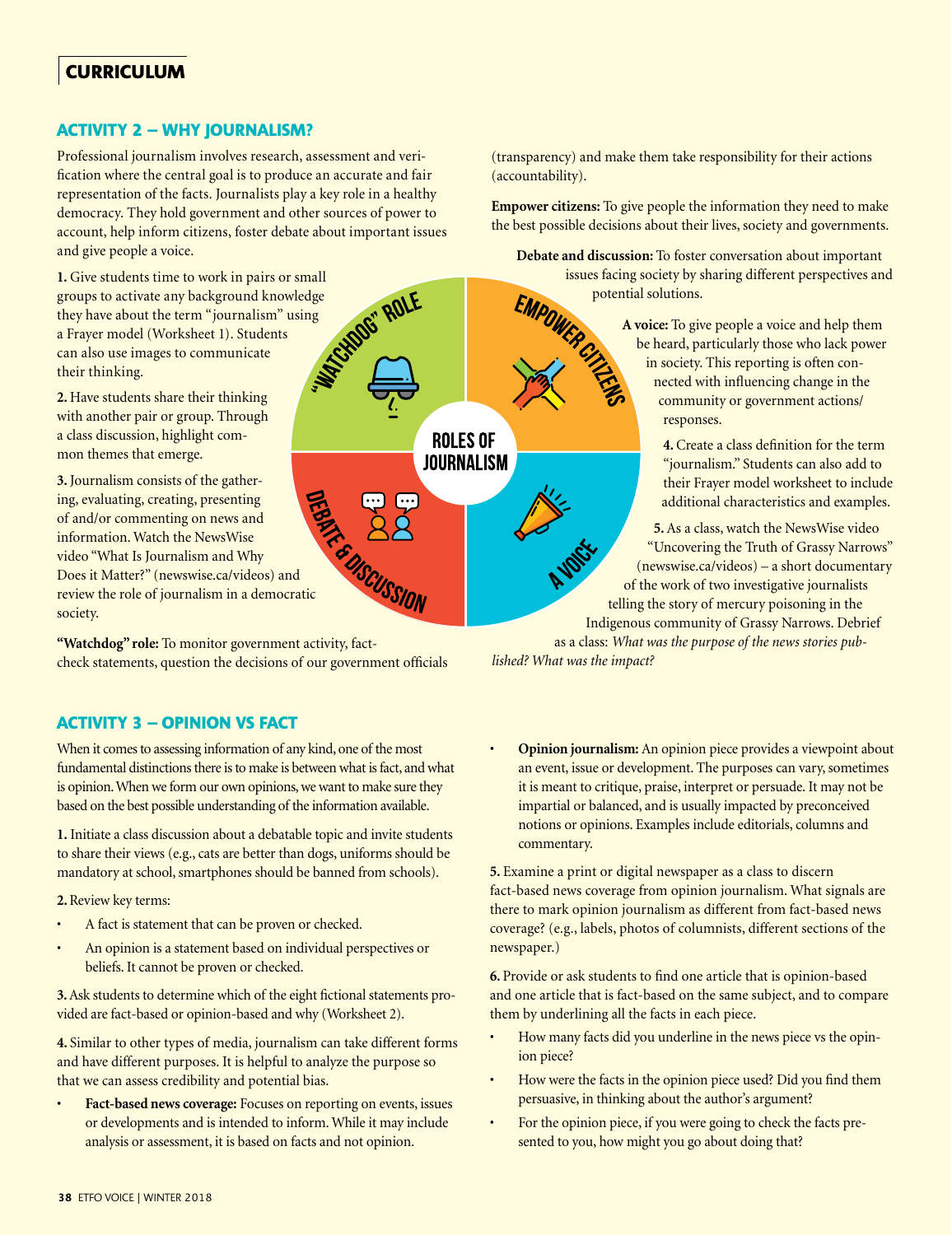## **Worksheet 1: What is Journalism?**





# **CLASS DEFINITION:**